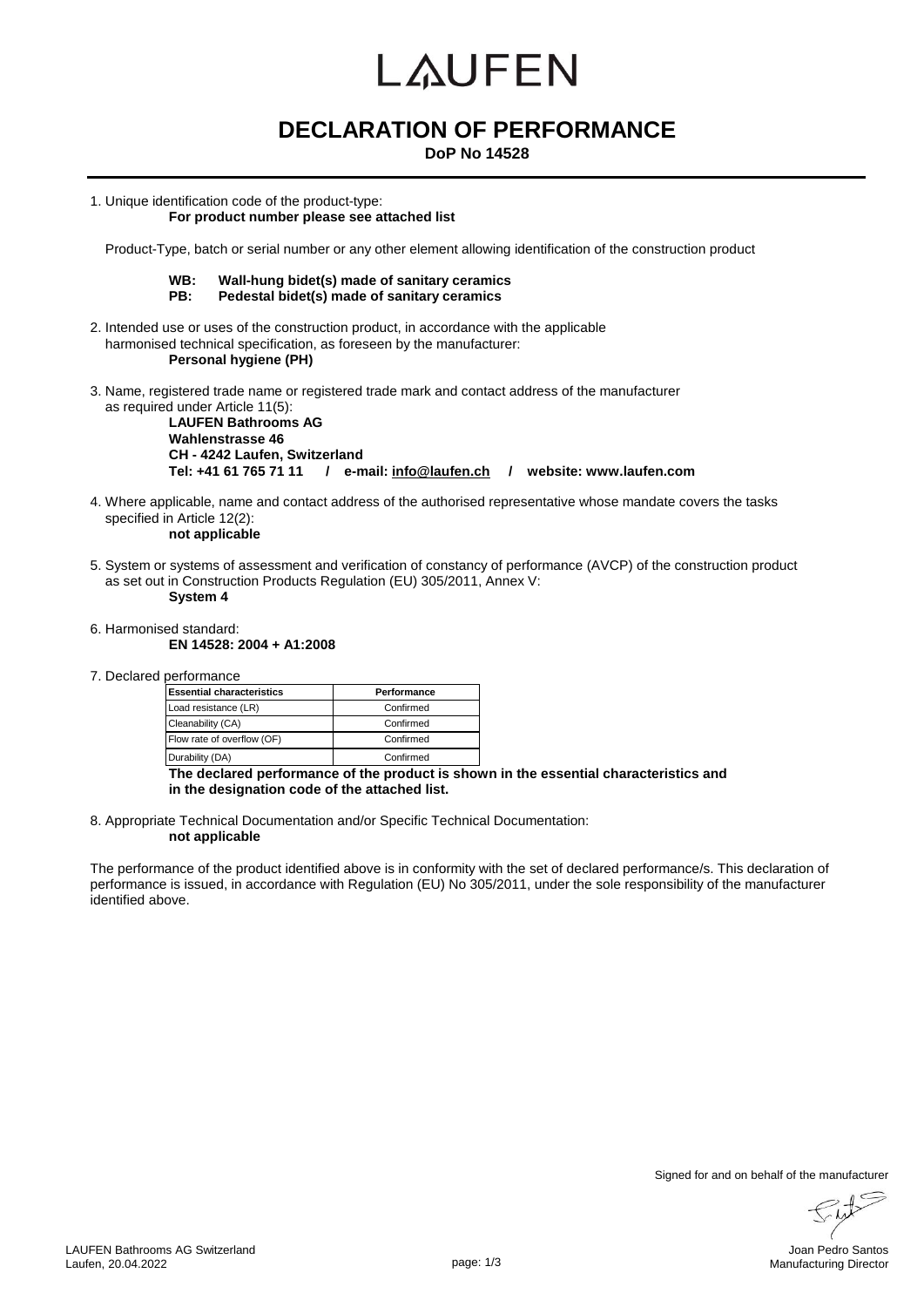## **LAUFEN**

#### **DECLARATION OF PERFORMANCE**

 **DoP no 14528**

**Product No.** Name **Product type Product type Designation code Essential characteristics Designation code** 

**ASSESSMENT**

**SUSTAINABILITY** 

Signed for and on behalf of the manufacturer

 $\mathbb{I}$ Joan Pedro Santos Manufacturing Director